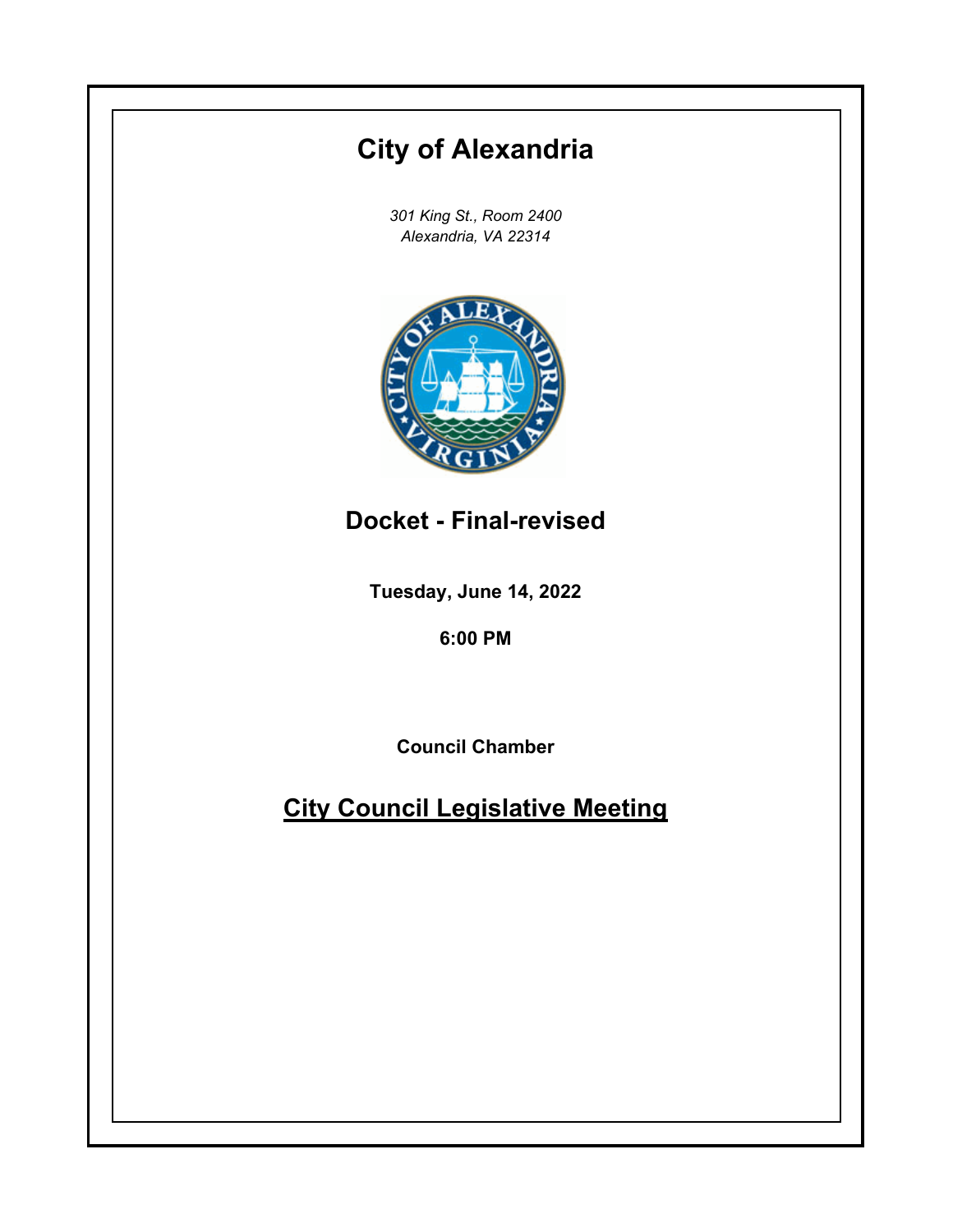**The June 14, 2022 Legislative Meeting of the Alexandria City Council is being held in the Council Chamber (301 King Street, Alexandria, Virginia, 22314) and electronically. Members of City Council and staff are participating either in-person or from remote locations through a video conference call on Zoom. The meeting can be accessed by the public in the City Council Chamber, through the live broadcast on the government channel 70, streaming on the City's website, and can be accessed via Zoom by the following link:**

**Registration: https://zoom.us/webinar/register/WN\_uQb8xVY1Syygi5CGhBVZ3Q Webinar ID: 987 0036 6234 Webinar Passcode: 648161 Dial-in number: 301-715-8592**

**If you use the Zoom webinar application, please be sure you have updated the application to the latest version for the best results. If you are unable to access Zoom, please use the Dial-In number to access the meeting.**

**\*\*\*PLEASE LOG-IN EARLY IF POSSIBLE\*\*\***

**Links:**

**Meeting Agenda and Live Webcast**

**The meeting will be webcast live and video and audio recordings will be available a few days after the meeting.**

**Zoom Registration If you wish to use Zoom to watch the meeting, you must register first.**

**\*\*\*\*\*\***

**If you have written comments for the record, you may email it to the City Clerk at CouncilComment@alexandriava.gov.**

**Individuals requiring translation services should contact the City Clerk and Clerk of Council at gloria.sitton@alexandriava.gov or at 703.746.4550. We request that you provide 48-hour notice so that proper arrangements may be made. Please specify the language for translation when you make the request.**

**Please note there will be an Executive Session beginning at 6:00 p.m. The Council meeting will begin after the Executive Session at 7:00 p.m or shortly thereafter.**

**\*\*\*\*\*\***

**I. OPENING.**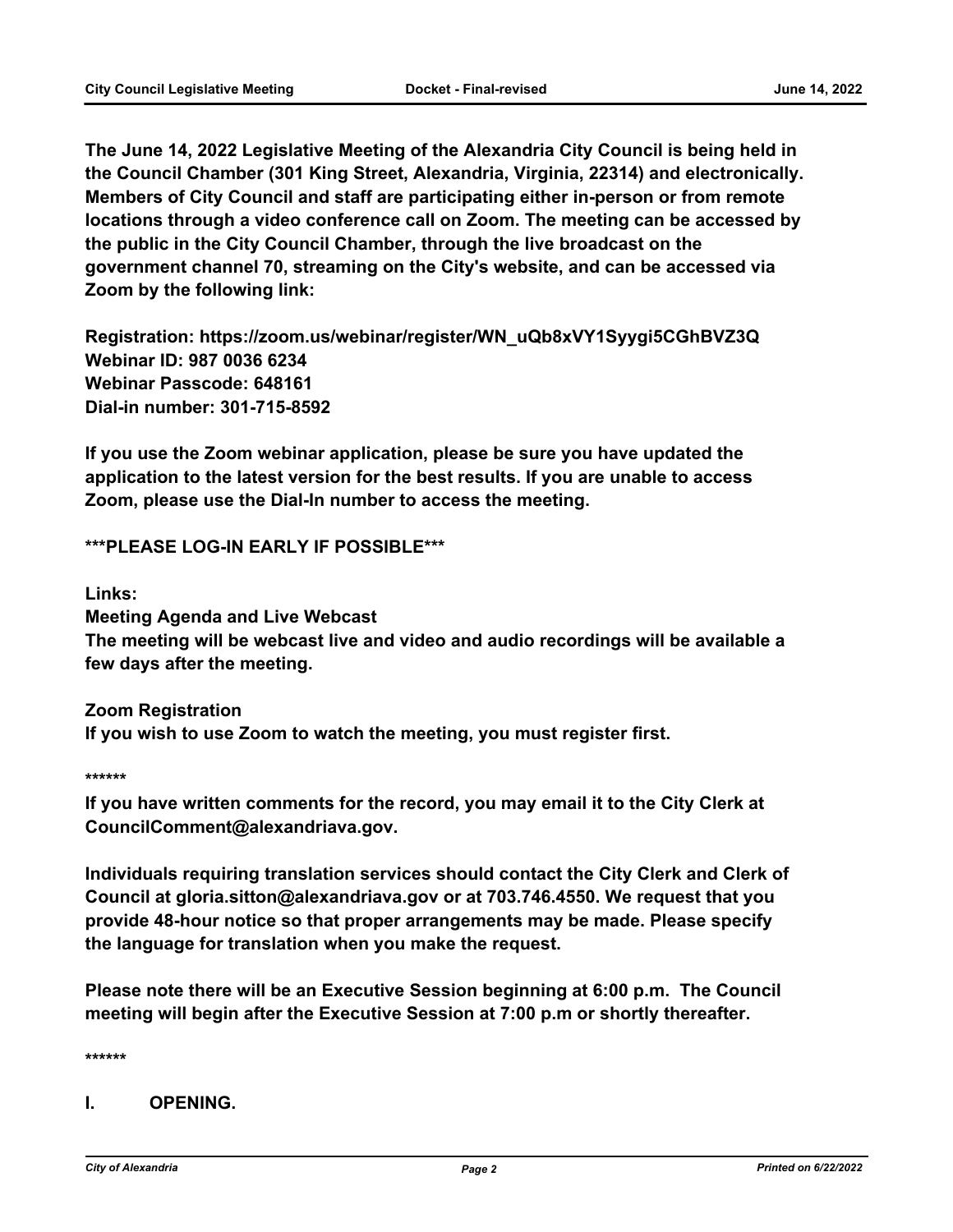## **1. Calling the Roll.**

**2.** [22-1237](http://alexandria.legistar.com/gateway.aspx?m=l&id=/matter.aspx?key=14835) Consideration of a closed executive session for a discussion of the investment of public funds where competition or bargaining is involved, discussion about prospective businesses or industries where no previous announcement has been made of the business' or industry's interest in locating its facilities in the City and discussion of personnel matters. [ROLL-CALL VOTE] [22-1237\\_Executive Session Resolution](http://alexandria.legistar.com/gateway.aspx?M=F&ID=909968ea-3aae-4af9-91f5-3467d010d980.doc) 22-1237 Final Resolution *Attachments:*

**Moment of Silence and Pledge of Allegiance**

- **3. Reading and Acting Upon the Minutes of the Following Meetings of City Council:**
	- [22-1202](http://alexandria.legistar.com/gateway.aspx?m=l&id=/matter.aspx?key=14800) Reading and Acting Upon the Minutes of the Following Meetings of City Council:

The Public Hearing Meeting Minutes of April 23, 2022; The Special Meeting Minutes of May 4, 2022 (Budget Adoption);and The Regular Meeting Minutes of May 10, 2022.

[22-1202\\_April 23 2022 Public Hearing Meeting](http://alexandria.legistar.com/gateway.aspx?M=F&ID=2d67e94d-ef3a-43bb-b393-0a9c80e7b927.rtf) 22-1202 May 4, 2022 Special Meeting Minutes 22-1202 May 10, 2022 Regular meeting minutes *Attachments:*

#### **II. PROCLAMATIONS**

**4.** [22-1234](http://alexandria.legistar.com/gateway.aspx?m=l&id=/matter.aspx?key=14832) Presentation of a Proclamation Recognizing June as Pride Month in the City of Alexandria.

*Attachments:* [22-1234\\_proclamation](http://alexandria.legistar.com/gateway.aspx?M=F&ID=3a7d88cb-d592-4571-9431-05f903c098c2.docx)

# **III. ORAL REPORTS FROM MEMBERS OF CITY COUNCIL ON BOARDS, COMMISSIONS, AND COMMITTEES**

**\*Council of Governments (COG) Climate, Energy, and Environment Policy Committee (CEEPC) (Councilmember Bagley)**

**\*Northern Virginia Transportation Commission (NVTC) (Councilmember Bagley and Councilman Aguirre)**

**\*Naming Committee (Councilmember Bagley, Councilman Chapman and Councilwoman Gaskins)**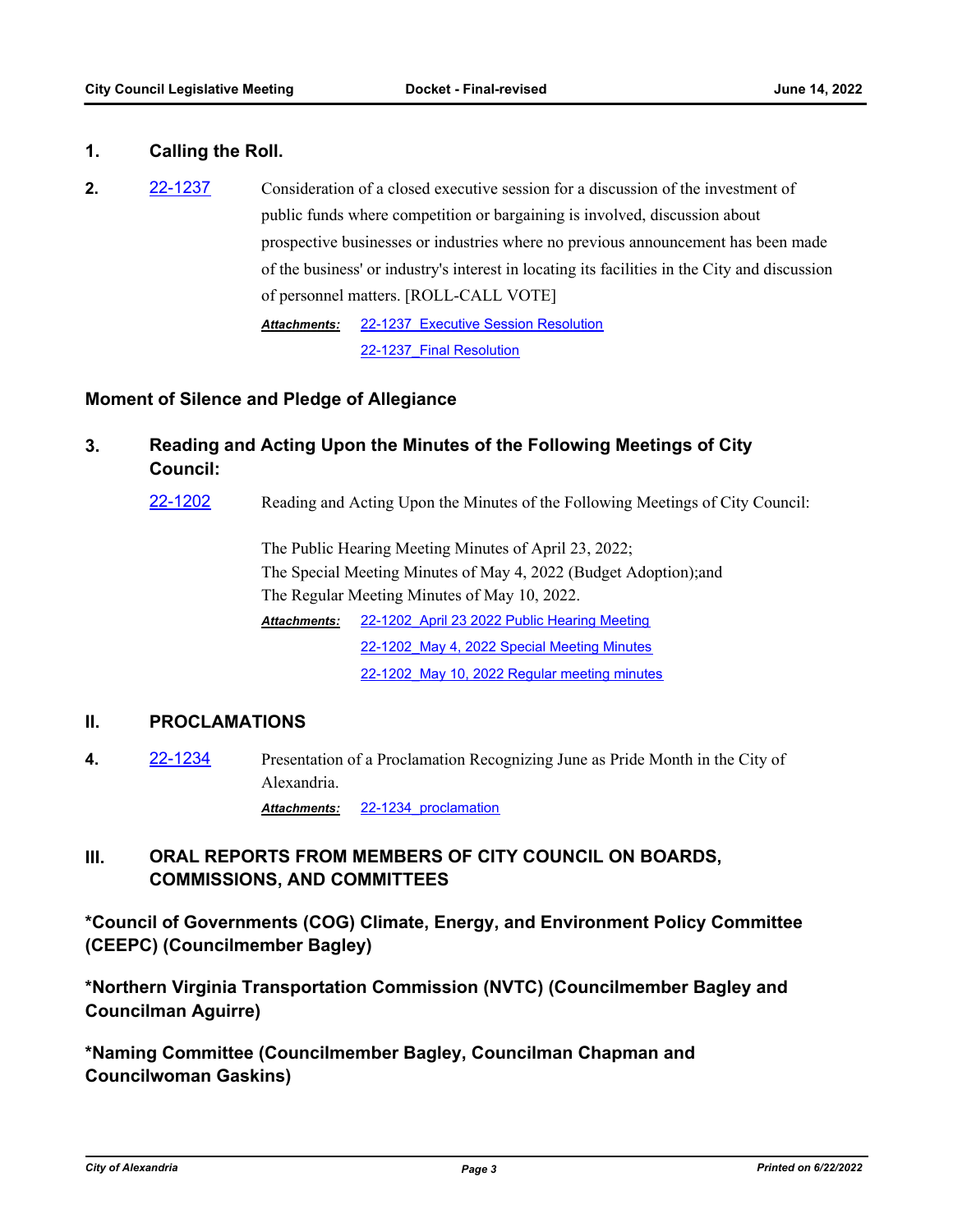**\*Northern Virginia Regional Commission (NVRC)(Councilman Chapman and Councilwoman Gaskins)**

**\*Visit Alexandria Board of Governors (Vice Mayor Jackson)**

**\*Workforce Development Center (Vice Mayor Jackson and Councilman McPike)**

**\*COG Food and Agriculture Regional Member (FARM) Policy Committee (Vice Mayor Jackson)**

**\*Chesapeake Bay Policy and Resources Committee (Vice Mayor Jackson)**

**\*Alexandria Health Systems (Councilman Aguirre)**

**\*Commission on Aging (Councilman Aguirre)**

**\*COG Board of Directors (Mayor Wilson)**

**\*Northern Virginia Transportation Authority (NVTA) (Mayor Wilson)**

**IV. ORAL REPORT FROM THE CITY MANAGER**

## **V. REPORTS AND RECOMMENDATIONS OF THE CITY MANAGER**

#### **CONSENT CALENDAR (5-22a)**

**5.** [22-1235](http://alexandria.legistar.com/gateway.aspx?m=l&id=/matter.aspx?key=14833)

Receipt of the following Resignations from Members of Boards, Commissions, and Committees:

- (a) Archaeological Commission Christopher Warren
- (b) Children, Youth and Families Collaborative Commission Dianara Saget
- (c) Commission for Women Rochelle Hall
- (d) Historic Alexandria Resources Commission Andrea Tracey
- (e) Historical Restoration and Preservation Commission Marie Smith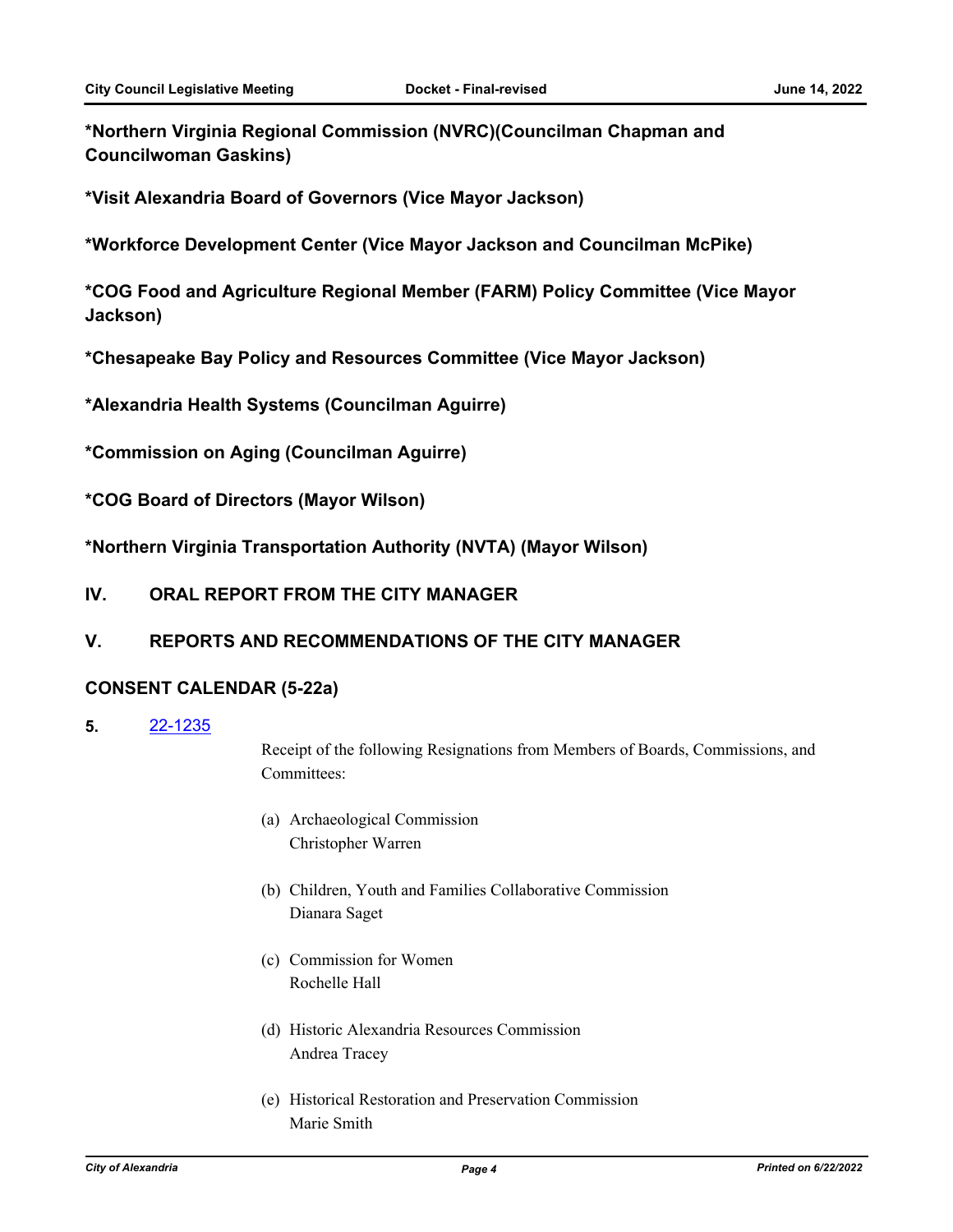(f) Park and Recreation Commission Tiffany Marbury

#### **6.** [22-1203](http://alexandria.legistar.com/gateway.aspx?m=l&id=/matter.aspx?key=14801) Uncontested Appointments for Boards, Commissions, and Committees:

- (a) Alexandria Housing Affordability Advisory Committee 1 Residential Tenant in the City 1 Financial Professional with knowledge and experience in the field of finance
- (b) Budget and Fiscal Affairs Advisory Committee 1Representative of the Chamber of Commerce
- (c) Children, Youth, and Families Collaborative Commission 1 Community Member with experience as a parent, guardian, teacher and/or expertise in early childhood, youth, or general education policy
- (d) Commission on Aging 1 Citizen Member 60 years of age or older
- (e) Commission on Employment

1 Representative from recognized area businesses, including minority-owned and small businesses

1 Citizen Member-at-Large

- (f) Community Services Board 1 Citizen Member
- (g) George Washington Birthday Celebration Committee 1 Citizen Member
- (h) Historic Alexandria Resources Commission 1 Representative of the Public Records Advisory Commission 1 Representative of the Torpedo Factory Artists Association
- (i) Human Rights Commission 1 Representative of the Commission on Persons with Disabilities 1 Citizen Member
- (j) Local Emergency Planning Committee 1 Representative of a Community Group 1 Park Planning District I representative
- (k) Potomac Yard Design Advisory Committee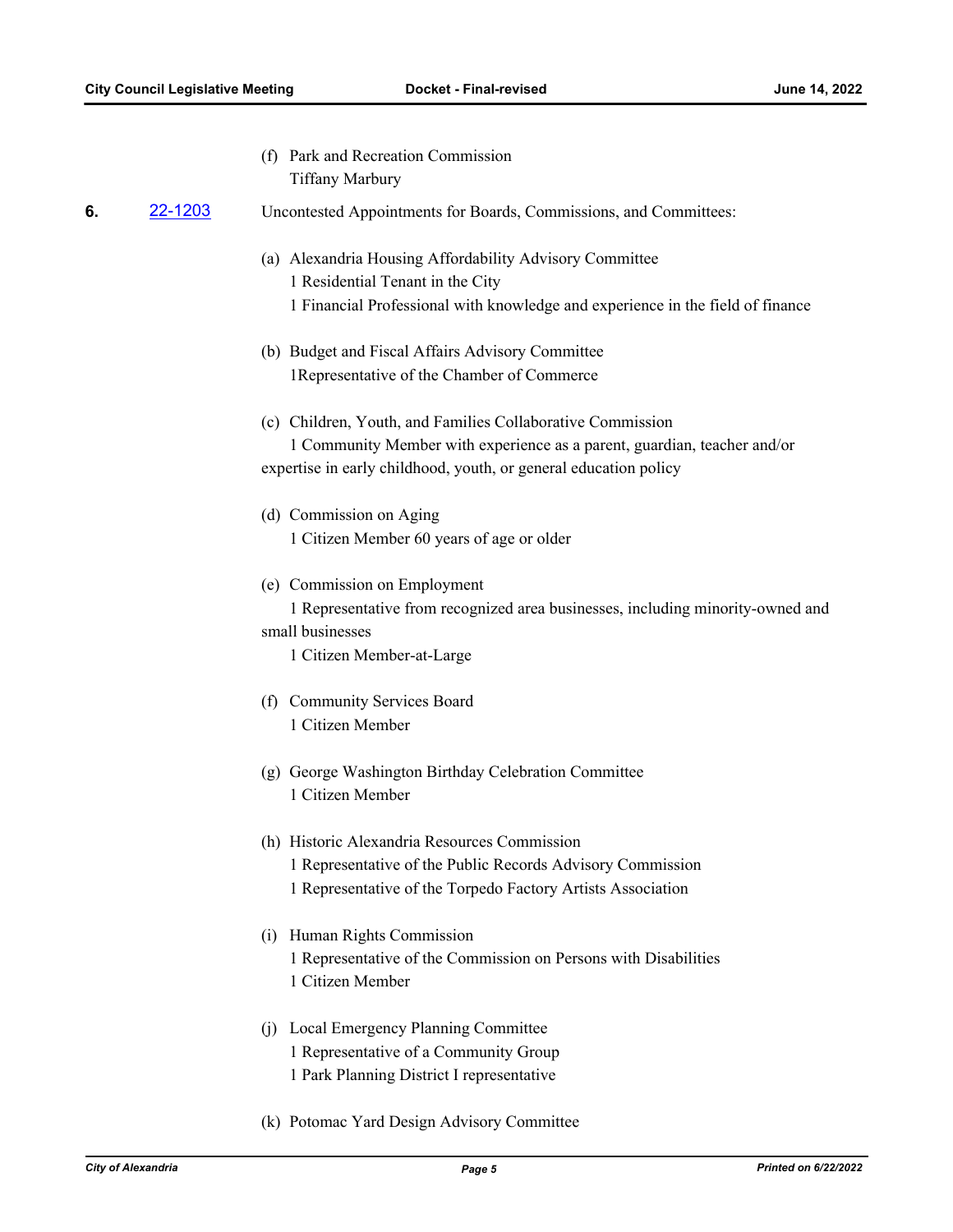1 Qualified Professional Skilled in Landscape Architecture, Architecture, or Urban Design

1 Member representing the Potomac Yard Area

(l) Towing Advisory Board

1 Member Representing Licensed Towing and Recovery Operators doing business in the City of Alexandria

(m) Visit Alexandria Board of Governors

1 Attraction Representative

1 "1of 4" Representatives from the 4 categories (hotel, restaurant, association, or retail)

(n) Waterfront Commission

1 Representative of the Planning Commission

1 Representative of the Visit Alexandria Board of Governors

22-1203 redaction notice [22-1203\\_ballot](http://alexandria.legistar.com/gateway.aspx?M=F&ID=a1fdae8e-b987-48d2-b965-8817bcec99eb.docx) [22-1203\\_redacted applications](http://alexandria.legistar.com/gateway.aspx?M=F&ID=06a63a0f-9002-4666-9d84-31f9642126a0.pdf) *Attachments:*

## **(Reports and Recommendations of the City Manager)**

| 7.  | 22-1262 | Consideration of the Appointment of a Management Representative to the City of<br>Alexandria Supplemental Retirement Board and Firefighters and Police Officers<br>Pension Board.                                                                                                       |  |  |
|-----|---------|-----------------------------------------------------------------------------------------------------------------------------------------------------------------------------------------------------------------------------------------------------------------------------------------|--|--|
| 8.  | 22-1238 | Consideration of the Monthly Financial Report for the Period Ending April 30, 2022.                                                                                                                                                                                                     |  |  |
|     |         | 22-1238 Revenue-April 2022<br>Attachments:                                                                                                                                                                                                                                              |  |  |
|     |         | 22-1238 Expenditure April 2022                                                                                                                                                                                                                                                          |  |  |
|     |         | 22-1238 Consumer Spending Attachment 3                                                                                                                                                                                                                                                  |  |  |
| 9.  | 22-1232 | Consideration of a Grant Renewal to the United States Department of Agriculture<br>(USDA) Child and Adult Food Program for At-Risk After School Snack Program<br>for the FY 2023 School Year Snack Program Sponsored by the Department of<br>Recreation, Parks and Cultural Activities. |  |  |
| 10. | 22-1295 | Consideration of a Grant Application to the 2022 State Homeland Security Program<br>(SHSP) Grant through the Virginia Department of Emergency Management (VDEM)<br>for Hazardous Materials Emergency Response Equipment.                                                                |  |  |
| 11. | 22-1297 | Consideration of a Grant application for the 2022 State Homeland Security Program<br>(SHSP) Grant through the Virginia Department of Emergency Management (VDEM)                                                                                                                        |  |  |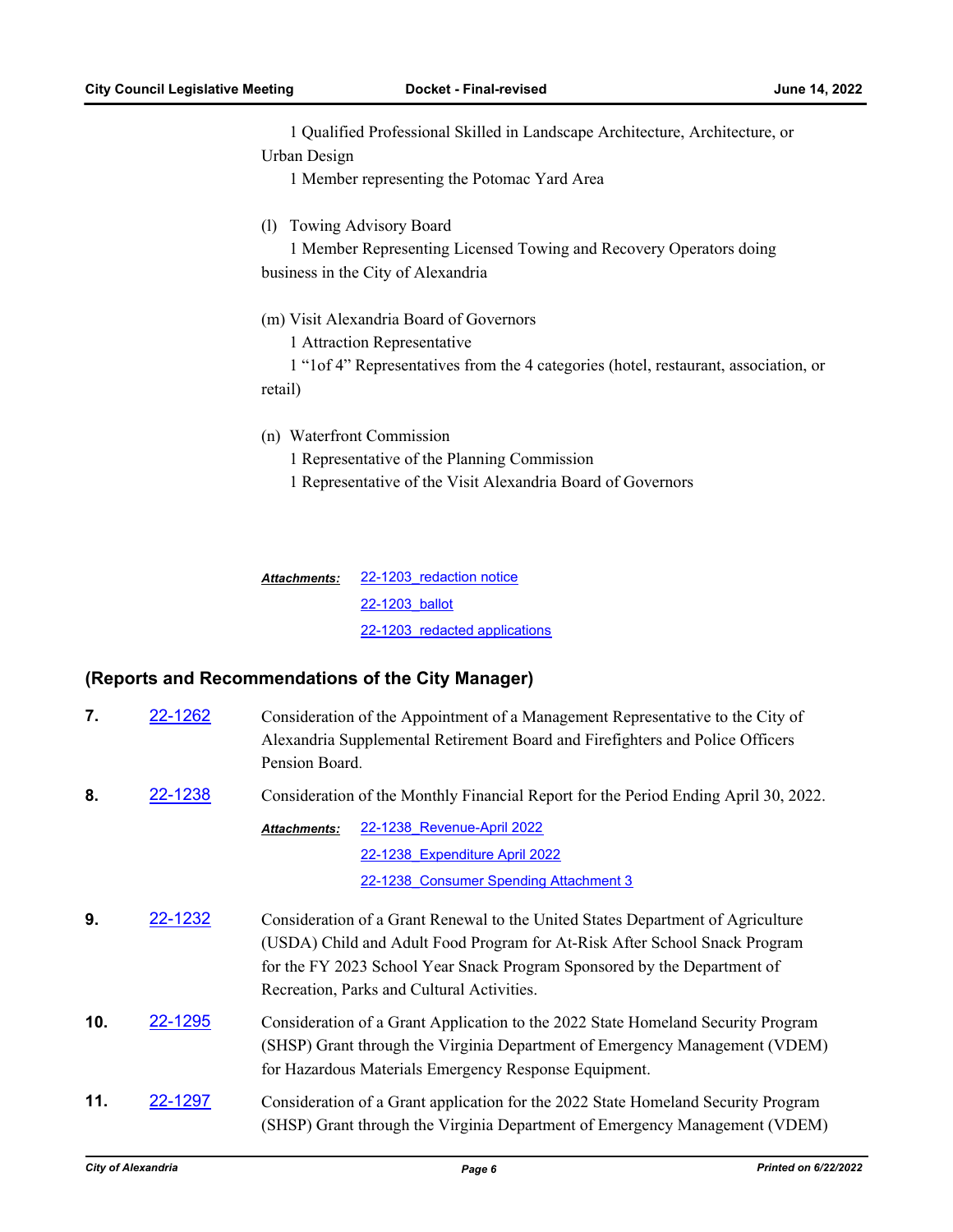|     |         | for Swift Water and Flood Rescue Teams.                                                                                                                                                          |  |  |
|-----|---------|--------------------------------------------------------------------------------------------------------------------------------------------------------------------------------------------------|--|--|
| 12. | 22-1168 | Consideration of extension of License Agreement between the City of Alexandria and<br>St. Stephen's and St. Agnes School for the use of the recreational facilities located at<br>Ft. Ward Park. |  |  |
|     |         | 22-1168 Draft License Agreement between St. Stephens and St. Agnes School<br><b>Attachments:</b>                                                                                                 |  |  |
| 13. | 22-1206 | Consideration of a License Extension, Amendment No. 5, between the City of                                                                                                                       |  |  |
|     |         | Alexandria and the Tall Ship Providence Foundation for the Docking of the Tall Ship                                                                                                              |  |  |
|     |         | Providence in the City Marina.                                                                                                                                                                   |  |  |
|     |         | 22-1206 Attachment 1 TSPF License Amendment 5<br><b>Attachments:</b>                                                                                                                             |  |  |
|     |         | 22-1206 Attachment 2 TSPF Full Agrement Amendment 4                                                                                                                                              |  |  |
| 14. | 22-0881 | Consideration of a Lease Agreement Between the City and Jeffrey L. Yates, TR for                                                                                                                 |  |  |
|     |         | Use of Public Right of Way Adjacent to 1050 North Fayette Street.                                                                                                                                |  |  |
|     |         | 22-0881 Lease Letter of Intent for Proposed Lease Between City of Alexandria<br><b>Attachments:</b>                                                                                              |  |  |
| 15. | 22-1229 | Consideration of a Lease Agreement Between the City and Sheikh Mohammad                                                                                                                          |  |  |
|     |         | Arshad to Use City-owned Property at 206 Strand Street.                                                                                                                                          |  |  |
|     |         | 22-1229 Lease Agreement<br><b>Attachments:</b>                                                                                                                                                   |  |  |
| 16. | 22-1181 | City Council Consideration to Name the City Facility at 4850 Mark Center Drive to                                                                                                                |  |  |
|     |         | honor former Councilwoman Redella S. "Del" Pepper.                                                                                                                                               |  |  |
|     |         | 22-1181 Resolution 3037<br><b>Attachments:</b>                                                                                                                                                   |  |  |
|     |         | 22-1181 4850 Mark Center Dr Naming Community Engagement                                                                                                                                          |  |  |
| 17. | 22-1063 |                                                                                                                                                                                                  |  |  |
|     |         | Consideration of the Creation of Residential Permit Parking District 14 in Potomac                                                                                                               |  |  |
|     |         | Greens.                                                                                                                                                                                          |  |  |
|     |         | 22-1063 Attachment 1 Proposed RPP Boundary<br><b>Attachments:</b>                                                                                                                                |  |  |
|     |         | 22-1063 Attachment 2 Sample Ballot                                                                                                                                                               |  |  |

22-1063 Presentation

## **(Ordinances for Introduction and First Reading)**

**18.** [22-1222](http://alexandria.legistar.com/gateway.aspx?m=l&id=/matter.aspx?key=14820) Introduction and First Reading. Consideration. Passage on First Reading of an Ordinance to amend and reordain Section 5-602(A) (COORDINATED DEVELOPMENT DISTRICTS CREATED, CONSISTENCY WITH MASTER PLAN, REQUIRED APPROVALS) of the City of Alexandria Zoning Ordinance, in accordance with the text amendment heretofore approved by city council as Text Amendment No. 2022-00002 (Implementation Ordinance for Text Amendment No. 2022-00002 associated with Eisenhower East Block 23 approved by City Council on May 14, 2022). [22-1222\\_cover](http://alexandria.legistar.com/gateway.aspx?M=F&ID=3b33a449-07cd-4e1a-a281-709fdedf6571.doc) *Attachments:*

[22-1222\\_ordinance](http://alexandria.legistar.com/gateway.aspx?M=F&ID=4e751338-d48a-444f-81fb-e60d64206728.doc)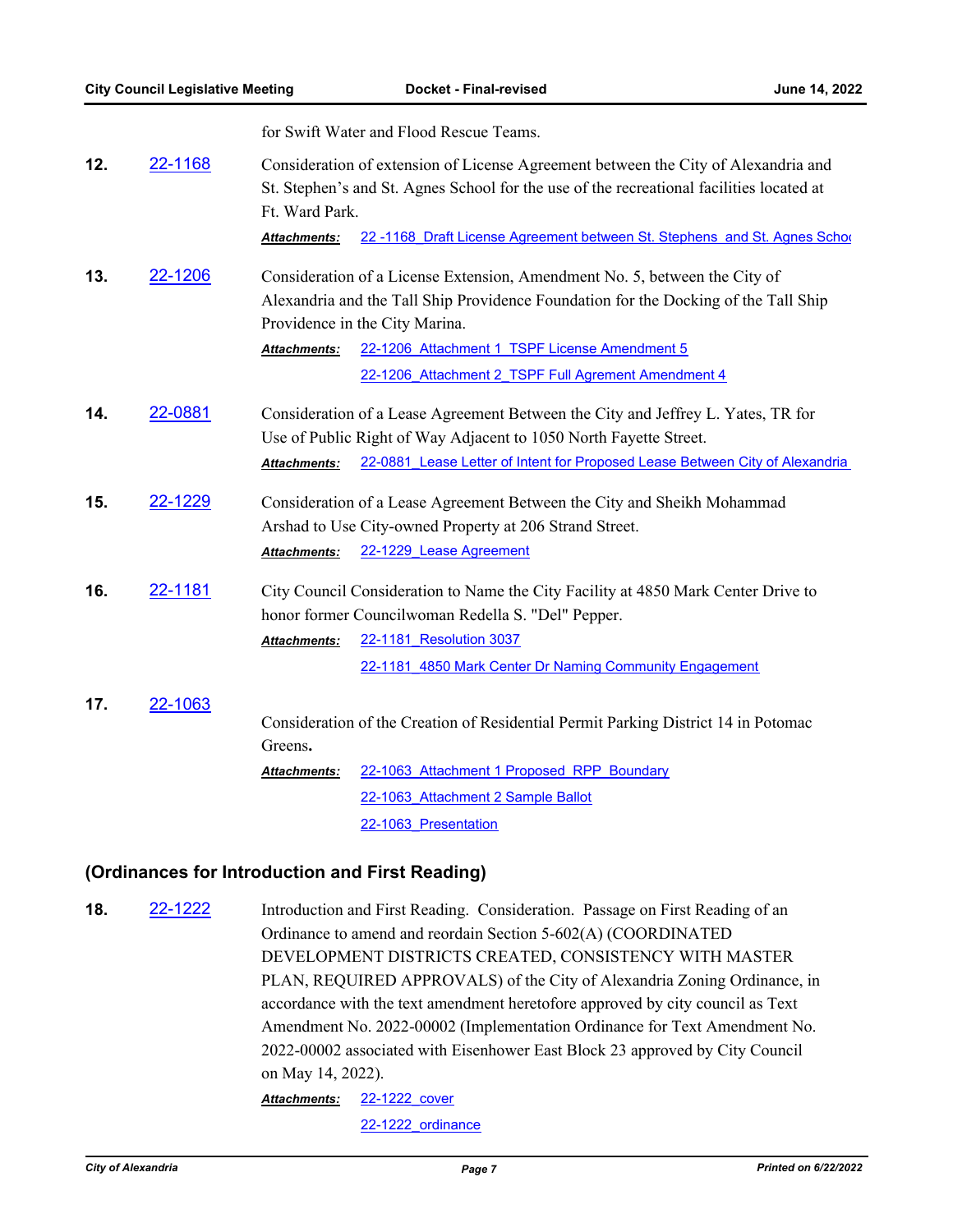| 19.  | 22-1097        |                                                                                                                                                                                                                                                 |                                                                                                                                                            |  |
|------|----------------|-------------------------------------------------------------------------------------------------------------------------------------------------------------------------------------------------------------------------------------------------|------------------------------------------------------------------------------------------------------------------------------------------------------------|--|
|      |                |                                                                                                                                                                                                                                                 | Introduction and First Reading. Consideration of an Ordinance to Amend and                                                                                 |  |
|      |                |                                                                                                                                                                                                                                                 | Reordain Chapter 8 (Parking and Traffic Regulations) of Title 5 (Transportation and                                                                        |  |
|      |                |                                                                                                                                                                                                                                                 | Environmental Services) of the Code of the City of Alexandria, Virginia, 1981, as                                                                          |  |
|      |                | amended.                                                                                                                                                                                                                                        |                                                                                                                                                            |  |
|      |                | <b>Attachments:</b>                                                                                                                                                                                                                             | 22-1097 Attachment 1 Ordinance Cover Sheet                                                                                                                 |  |
|      |                |                                                                                                                                                                                                                                                 | 22-1097 Attachment 2 Ordinance                                                                                                                             |  |
|      |                |                                                                                                                                                                                                                                                 | 22-1097 Attachment 3 Resolution                                                                                                                            |  |
|      |                |                                                                                                                                                                                                                                                 | 22-1097 Attachment 4 Map                                                                                                                                   |  |
|      |                |                                                                                                                                                                                                                                                 | 22-1097 Attachment 5 Parking Data                                                                                                                          |  |
|      |                |                                                                                                                                                                                                                                                 | 22-1097 Attachment 6 - Traffic & Parking Board Letter                                                                                                      |  |
|      |                |                                                                                                                                                                                                                                                 | 22-1097 Presentation                                                                                                                                       |  |
| 20.  | <u>22-1101</u> | Introduction and First Reading. Consideration. Passage on First Reading of an<br>Ordinance Authorizing and Empowering the Issuance, Sale and Delivery of General<br>Obligation Bonds to Finance City and Schools Capital Projects and to Refund |                                                                                                                                                            |  |
|      |                |                                                                                                                                                                                                                                                 | Certain Outstanding Bonds of the City.                                                                                                                     |  |
|      |                | Attachments:                                                                                                                                                                                                                                    | 21-1193 Att 1 - Bond Authorization 2019 ordinance cover                                                                                                    |  |
|      |                |                                                                                                                                                                                                                                                 | 21-1193 Att 2 - Bond Authorization 2019 ordinance.doc                                                                                                      |  |
|      |                |                                                                                                                                                                                                                                                 | 21-1193 Att 3 - Form of Bond                                                                                                                               |  |
| 21.  | <u>22-1239</u> | Introduction and First Reading. Consideration. Passage on First Reading of an<br>Ordinance to Make Supplemental Appropriations for the Support of the City<br>Government for Fiscal Year 2022.                                                  |                                                                                                                                                            |  |
|      |                | Attachments:                                                                                                                                                                                                                                    | 22-1239 Attachment 1 - Ordinance Cover June 2022 SAO                                                                                                       |  |
|      |                |                                                                                                                                                                                                                                                 | 22-1239 Attachment 2 - June 2022 Supplemental Appropriation Ordinance                                                                                      |  |
|      |                |                                                                                                                                                                                                                                                 | 22-1239 Attachment 3 - Grant Attachment June 2022 SAO                                                                                                      |  |
| 22.  | 22-1240        | Introduction and First Reading. Consideration. Passage on First Reading of an<br>Ordinance to Make Appropriations for the Support of the City Government for Fiscal<br>Year 2023.                                                               |                                                                                                                                                            |  |
|      |                | Attachments:                                                                                                                                                                                                                                    | 22-1240 Att 1 - FY 2023 App Ord Cover                                                                                                                      |  |
|      |                |                                                                                                                                                                                                                                                 | 22-1240 Att 2 - FY 2023 App Ord.docx                                                                                                                       |  |
|      |                |                                                                                                                                                                                                                                                 | 22-1240 Att 3 - Table 1 - Departments and Funds                                                                                                            |  |
|      |                |                                                                                                                                                                                                                                                 | 22-1240 Att 4 - Table II - Revenue                                                                                                                         |  |
| 22a. | 21-1113        |                                                                                                                                                                                                                                                 | Introduction and First Reading. Consideration. Passage on First Reading of an                                                                              |  |
|      |                |                                                                                                                                                                                                                                                 | Ordinance to vacate two alleys located in the 700 block of North West Street (VAC<br>No. 2020-00004) (Implementation Ordinance for Vacation No. 2020-00004 |  |
|      |                |                                                                                                                                                                                                                                                 | associated with Braddock West approved by City Council on May 15, 2021).                                                                                   |  |
|      |                |                                                                                                                                                                                                                                                 |                                                                                                                                                            |  |
|      |                |                                                                                                                                                                                                                                                 |                                                                                                                                                            |  |
|      |                | Attachments:                                                                                                                                                                                                                                    | 21-1113 cover<br>21-1113 ordinance                                                                                                                         |  |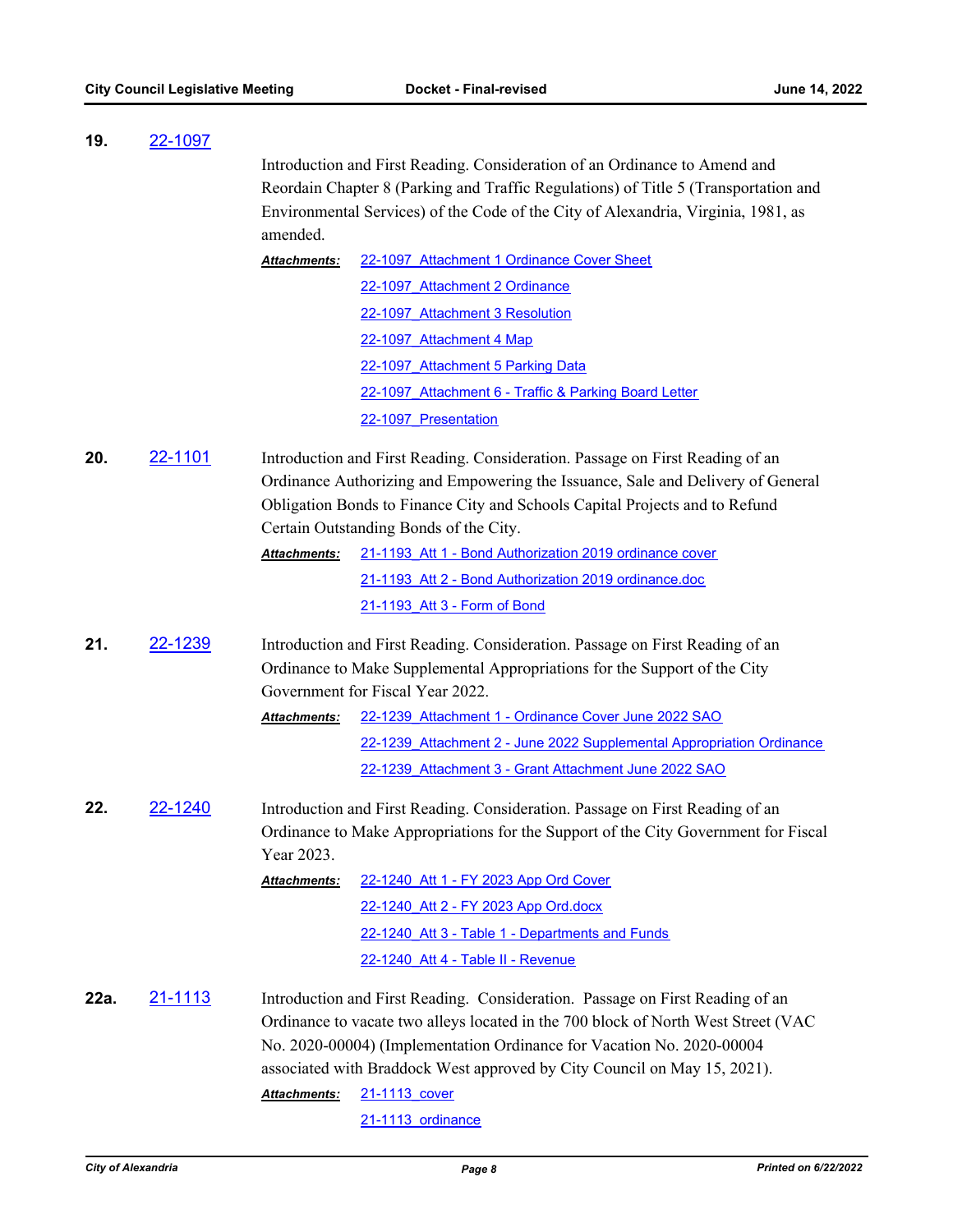## **END OF CONSENT CALENDAR**

# **VI. ROLL-CALL CONSENT CALENDAR (23-27)**

**23.** [22-1157](http://alexandria.legistar.com/gateway.aspx?m=l&id=/matter.aspx?key=14755)

|     |         |                                                                                                                                                                           | Consideration of Whether to Accept Virginia Department of Transportation Interstate                                                                             |  |
|-----|---------|---------------------------------------------------------------------------------------------------------------------------------------------------------------------------|-----------------------------------------------------------------------------------------------------------------------------------------------------------------|--|
|     |         | Corridor Funds and Execute a Standard Project Agreement for I-95 Corridor<br>Improvement Plan, Parallel Routes Project. [ROLL-CALL VOTE]                                  |                                                                                                                                                                 |  |
|     |         |                                                                                                                                                                           |                                                                                                                                                                 |  |
|     |         | Attachments:                                                                                                                                                              | 22-1157 Attachment 1 Resolution                                                                                                                                 |  |
|     |         |                                                                                                                                                                           | 22-1157 Attachment 2 UPC 120520                                                                                                                                 |  |
|     |         |                                                                                                                                                                           | 22-1157 Attachment 3 - Appendix A                                                                                                                               |  |
|     |         |                                                                                                                                                                           | 22-1157 Final Resolution                                                                                                                                        |  |
| 24. | 22-1278 | (SLEP) Advisory Group                                                                                                                                                     | Consideration of a Resolution Designating the City's representative to the Proposed<br>Alexandria City Public Schools (ACPS) School Law Enforcement Partnership |  |
| 25. | 22-1159 |                                                                                                                                                                           |                                                                                                                                                                 |  |
|     |         | Consideration of a Resolution to Expand the DOT Paratransit Program Service Area<br>into Washington, D.C. [ROLL-CALL VOTE]                                                |                                                                                                                                                                 |  |
|     |         | Attachments:                                                                                                                                                              | 22-1159 Attachment 1 - Resolution                                                                                                                               |  |
|     |         |                                                                                                                                                                           | 22-1159 Attachment 2 - Presentation                                                                                                                             |  |
|     |         |                                                                                                                                                                           | 22-1159 Final Resolution                                                                                                                                        |  |
| 26. | 22-1309 | Introduction and First Reading. Consideration. Passage on First and Second Reading<br>of an Ordinance to adopt Supplement 142 of the City Code. [ROLL-CALL VOTE]          |                                                                                                                                                                 |  |
|     |         | <b>Attachments:</b>                                                                                                                                                       | 22-1309 - Code Supp. 142 Cover                                                                                                                                  |  |
|     |         |                                                                                                                                                                           | 22-1309 - Code Supp. 142                                                                                                                                        |  |
|     |         |                                                                                                                                                                           | 22-1309 Final Ordinance                                                                                                                                         |  |
| 27. | 22-1310 | Introduction and First Reading. Consideration. Passage on First and Second Reading<br>of an Ordinance to adopt Supplement 91 of the Zoning Ordinance. [ROLL-CALL<br>VOTE] |                                                                                                                                                                 |  |
|     |         | Attachments:                                                                                                                                                              | 22-1310 - Z-Ord - 91 Cover                                                                                                                                      |  |
|     |         |                                                                                                                                                                           | 22-1310 - Z-Ord - 91                                                                                                                                            |  |
|     |         |                                                                                                                                                                           | 22-1310 Final Ordinance                                                                                                                                         |  |

## **END OF ROLL-CALL CONSENT CALENDAR**

## **VII. CONTESTED APPOINTMENTS**

**28.** [22-1298](http://alexandria.legistar.com/gateway.aspx?m=l&id=/matter.aspx?key=14896) Alexandria-Caen Sister City Committee 1 Citizen Member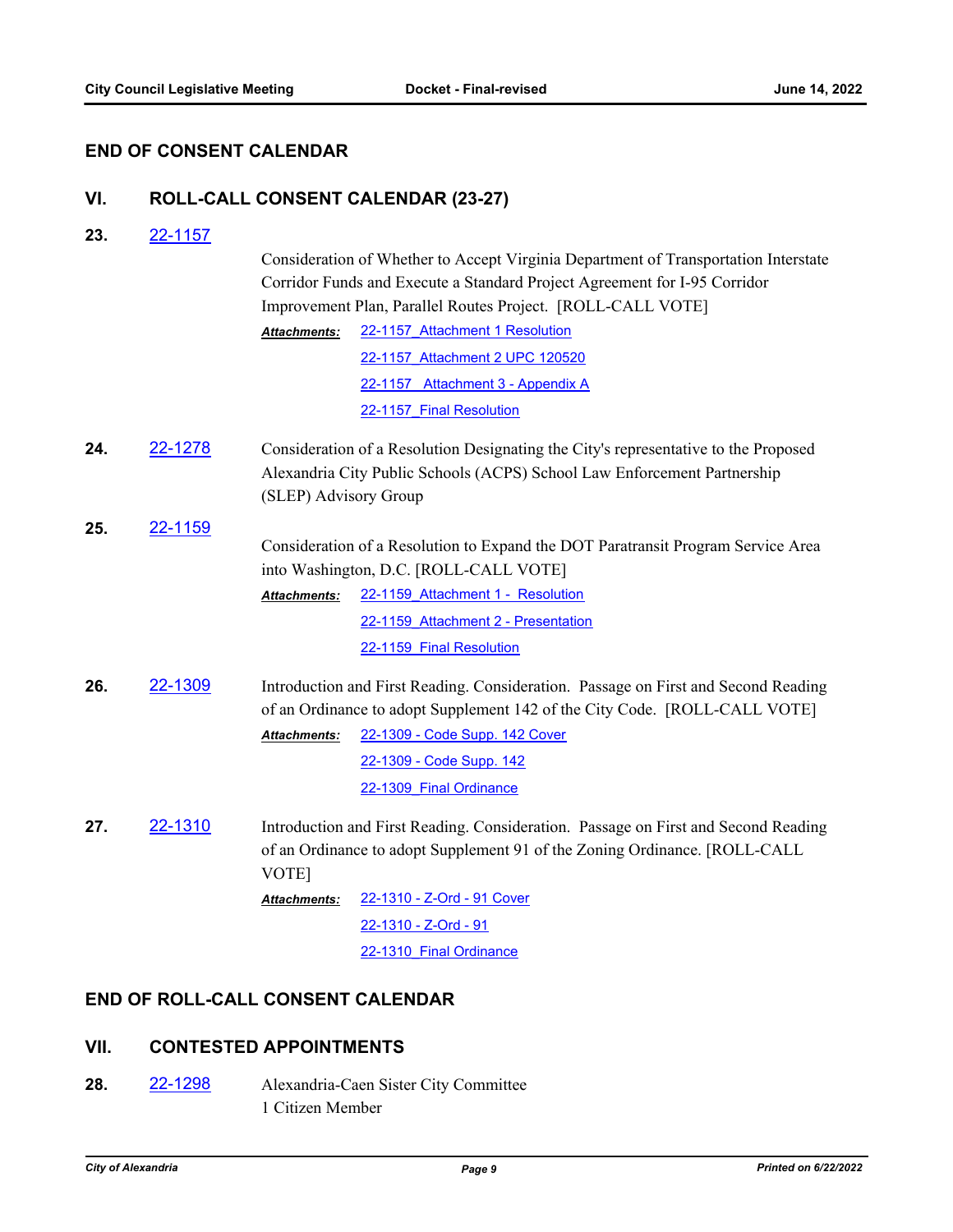|     | <b>City Council Legislative Meeting</b>  |                                           | Docket - Final-revised                                                             | June 14, 2022 |  |
|-----|------------------------------------------|-------------------------------------------|------------------------------------------------------------------------------------|---------------|--|
|     |                                          | Attachments:                              | 22-1298 redaction notice                                                           |               |  |
|     |                                          |                                           | 22-1298 ballot                                                                     |               |  |
|     |                                          |                                           | 22-1298 redacted applications                                                      |               |  |
| 29. | 22-1299                                  |                                           | Alexandria Housing Affordability Advisory Committee                                |               |  |
|     |                                          |                                           | 1 Representative of an Employer in the City who employs at least 100 employees     |               |  |
|     |                                          | Attachments:                              | 22-1299 redaction notice                                                           |               |  |
|     |                                          |                                           | 22-1299 ballot                                                                     |               |  |
|     |                                          |                                           | 22-1299 redacted applications                                                      |               |  |
| 30. | 22-1301<br>Board of Architectural Review |                                           |                                                                                    |               |  |
|     |                                          | 1 Architect                               |                                                                                    |               |  |
|     |                                          |                                           | 1 Member who shall be a Property Owner in the Old and Historic Alexandria District |               |  |
|     |                                          | Attachments:                              | 22-1301 redaction notice                                                           |               |  |
|     |                                          |                                           | 22-1301 ballot                                                                     |               |  |
|     |                                          |                                           | 22-1301 redacted applications                                                      |               |  |
| 31. | 22-1303                                  | Local Emergency Planning Committee        |                                                                                    |               |  |
|     |                                          |                                           | 1 Broadcast or Print Media Representative                                          |               |  |
|     |                                          | Attachments:                              | 22-1303 redaction notice                                                           |               |  |
|     |                                          |                                           | 22-1303 ballot                                                                     |               |  |
|     |                                          |                                           | 22-1303 redacted application                                                       |               |  |
| 32. | 22-1304                                  | Northern Virginia Community College Board |                                                                                    |               |  |
|     |                                          | 1 Citizen Member                          |                                                                                    |               |  |
|     |                                          | Attachments:                              | 22-1304 redaction notice                                                           |               |  |
|     |                                          |                                           | 22-1304 ballot                                                                     |               |  |
|     |                                          |                                           | 22-1304 redacted applications                                                      |               |  |
| 33. | 22-1305<br>Traffic and Parking Board     |                                           |                                                                                    |               |  |
|     |                                          | 2 Citizen Members                         |                                                                                    |               |  |
|     |                                          | Attachments:                              | 22-1305 redaction notice                                                           |               |  |
|     |                                          |                                           | 22-1305 ballot                                                                     |               |  |
|     |                                          |                                           | 22-1305 redacted applications                                                      |               |  |
| 34. | 22-1311                                  |                                           | Visit Alexandria Board of Governors                                                |               |  |
|     |                                          | 1 Retail Representative                   |                                                                                    |               |  |
|     |                                          | Attachments:                              | 22-1311 redaction notice                                                           |               |  |
|     |                                          |                                           | 22-1311 ballot                                                                     |               |  |
|     |                                          |                                           | 22-1311 redacted application                                                       |               |  |
|     |                                          |                                           |                                                                                    |               |  |

# **VIII. REPORTS AND RECOMMENDATIONS OF THE CITY MANAGER FOR DISCUSSION**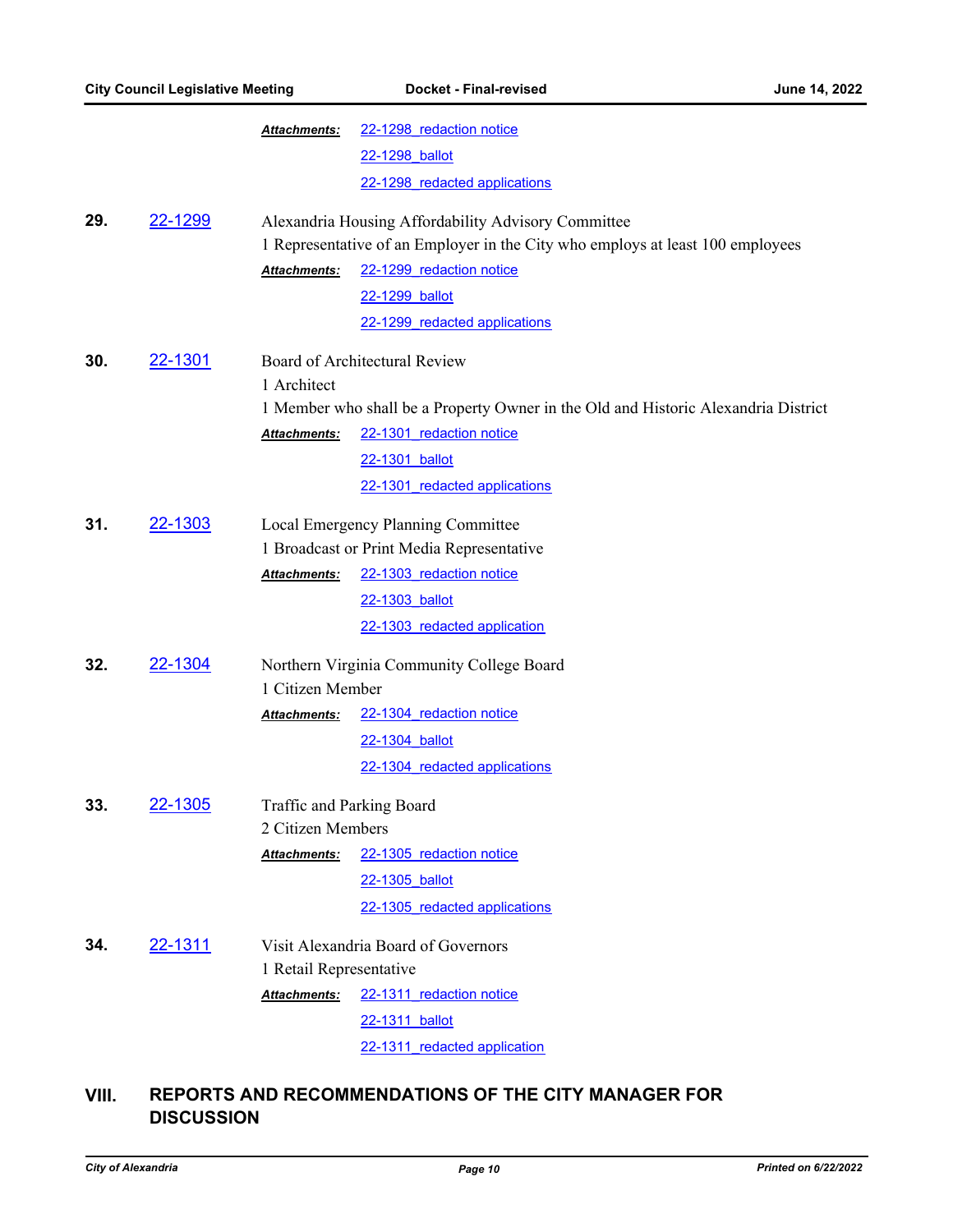| 35. | 22-1182 | Consideration of Predevelopment Loan Requests to Advance Two Affordable<br>Housing Pipeline Projects. |                                                                                   |  |
|-----|---------|-------------------------------------------------------------------------------------------------------|-----------------------------------------------------------------------------------|--|
|     |         | Attachments:                                                                                          | 22-1182 Attachment 1 PredevelopmentApplication - 2712 Duke Street                 |  |
|     |         |                                                                                                       | 22-1182 Attachment 2 2712 Duke Sources & Uses 05272022                            |  |
|     |         |                                                                                                       | 22-1182 Attachment 3 CLI Elbert Predevelopment Loan Application 5-19-22 v3        |  |
|     |         |                                                                                                       | 22-1182 letters                                                                   |  |
| 36. | 22-1192 |                                                                                                       | Consideration and Approval of a Form Lease for Renewing and Issuing Leases to     |  |
|     |         |                                                                                                       | Artists and Arts Organizations through September 30, 2027 at the Torpedo Factory  |  |
|     |         |                                                                                                       | Art Center located at 105 N. Union Street.                                        |  |
|     |         | Attachments:                                                                                          | 22-1192 Attachment 1 TFAC Lease 2022                                              |  |
|     |         |                                                                                                       | 22-1192 Attachment 2 TFAC Operating Rules and Procedures                          |  |
| 37. | 22-1218 |                                                                                                       | Consideration of a Five-Year License Agreement between the City of Alexandria,    |  |
|     |         |                                                                                                       | Virginia and Harbor Link Virginia, LLC. to Install Conduits and Dark Fiber in the |  |
|     |         |                                                                                                       | City's rights-of-ways but not provide Telecommunications Service or Cable Service |  |
|     |         | in the City.                                                                                          |                                                                                   |  |
|     |         | <b>Attachments:</b>                                                                                   | 22-1218 Attachment 1 Harbor Link License Agreement                                |  |
|     |         |                                                                                                       | 22-1218 Attachment 2 Map Route                                                    |  |
|     |         |                                                                                                       | 22-1218 Presentation                                                              |  |
| 38. | 22-1318 | FY 2023 Long-Range Planning Interdepartmental Work Program.                                           |                                                                                   |  |
|     |         | <b>Attachments:</b>                                                                                   | 22-1318 Chart                                                                     |  |
|     |         |                                                                                                       | 22-1318 Project Descriptions                                                      |  |
|     |         |                                                                                                       | 22-1318 Presentation                                                              |  |
| IX. |         | <b>ORDINANCES AND RESOLUTIONS</b>                                                                     |                                                                                   |  |

# **39. This item has been removed from the docket.**

**40.** [22-1313](http://alexandria.legistar.com/gateway.aspx?m=l&id=/matter.aspx?key=14911) Consideration of Gun Violence Prevention Resolution. [ROLL-CALL VOTE] 22-1313 GVP Resolution (June 2022) SRB 22-1313 Final Resolution *Attachments:*

## **X. ORAL REPORTS AND ORAL PRESENTATIONS BY MEMBERS OF CITY COUNCIL**

- **XI. OTHER**
- **41.** [22-1241](http://alexandria.legistar.com/gateway.aspx?m=l&id=/matter.aspx?key=14839) Consideration of City Council Schedule.

22-1241 City Council Schedule [22-1241\\_ Proposed FY23 Council Schedule](http://alexandria.legistar.com/gateway.aspx?M=F&ID=4267b409-e1ed-4af8-8613-e667fbe4c373.docx) *Attachments:*